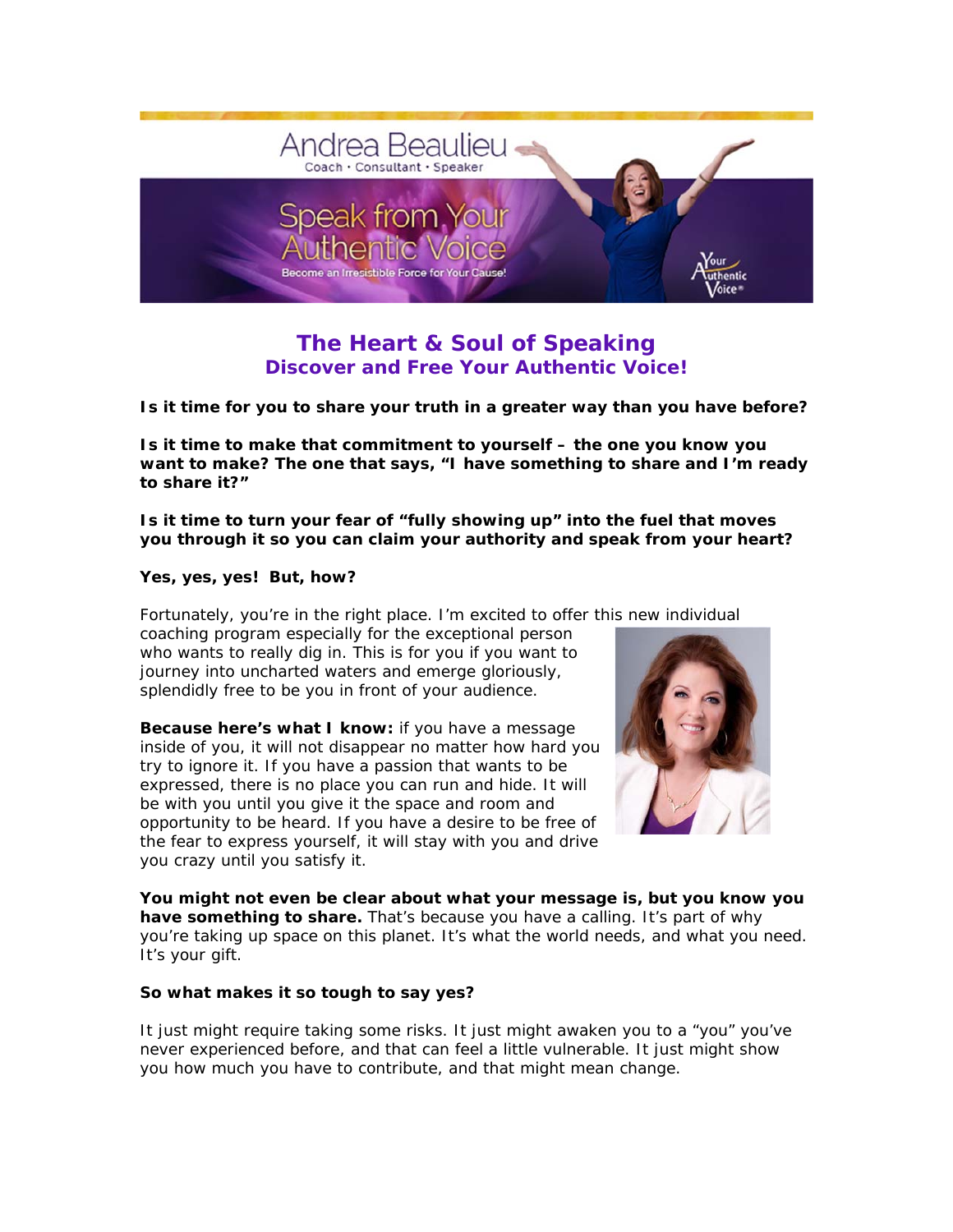**Yes, it just might show you how amazing, brilliant and powerful you are. That's why having the right coach to support and guide you as you unleash your shining star is so important.** 

Maybe you've tried other things that haven't worked. Or, you've fallen back into wellworn habits that keep you stuck. That doesn't mean you've failed. Maybe it means it wasn't your time, or you didn't have the right support.

## **Is now your time?**

Are you ready to give yourself this gift? To invest in yourself so you can explore and discover and grow?

## *The Heart & Soul of Speaking*

This program is not about being the greatest technical speaker in the world, although technique is certainly part of it and will evolve through your coaching. **This program is about stepping into your brilliance so you can contribute to your world in ways you've always wanted to, in ways that honor your listeners, ignite their spirit and inspire them to listen to their own hearts and souls.**

## **This program is designed to support you to:**

- $\bullet$  Discover your core message -- the thing that makes your heart sing.
- Express your deepest convictions in ways that truly connect.
- Share your inner presence and your authentic voice.
- \* Claim your authority and make a difference for the people you touch.
- Be yourself, without fear or shame, in front of an audience.
- Have outrageous amounts of fun and give your audience permission as well!

### **Some of what you learn is how to:**

- Focus on what your audience needs to hear and craft your message to inspire confidence, commitment and action.
- Structure your speech with an attention-grabbing open, powerful content and stories, and an inspiring close.
- Learn the trade secrets performers use to inspire, uplift and engage.
- Create a real connection with your audience through creative expression and emotional engagement techniques.
- \* Have a conversation with your audience by being yourself on purpose.
- Find the humor in your stories to delight your audience and enjoy yourself!
- Know what to do before, during and after your speaking engagement to prepare for and experience success.
- \* Balance factual content with the drama of storytelling to amplify your points.
- Take advantage of powerful "nonverbals" vocal delivery, eye contact, silence, and use of space – for maximum attention and connection.
- Understand how to move from the written to the spoken word and create those ever-elusive transitions.

"Andrea met me where I was. I loved the creative process of working with ideas as they were presented and continually refining them to make them better. It was nonthreatening and quite fun! My ideas and thoughts never felt judged or dismissed. I started out with a goal – to learn to speak comfortably. What I didn't expect was how much I would grow personally. I am much more confident speaking in all situations, and now I have tools I can transfer to many different situations." Dr. Marie Maddox, Chair, Women for ATSU Phoenix, AZ